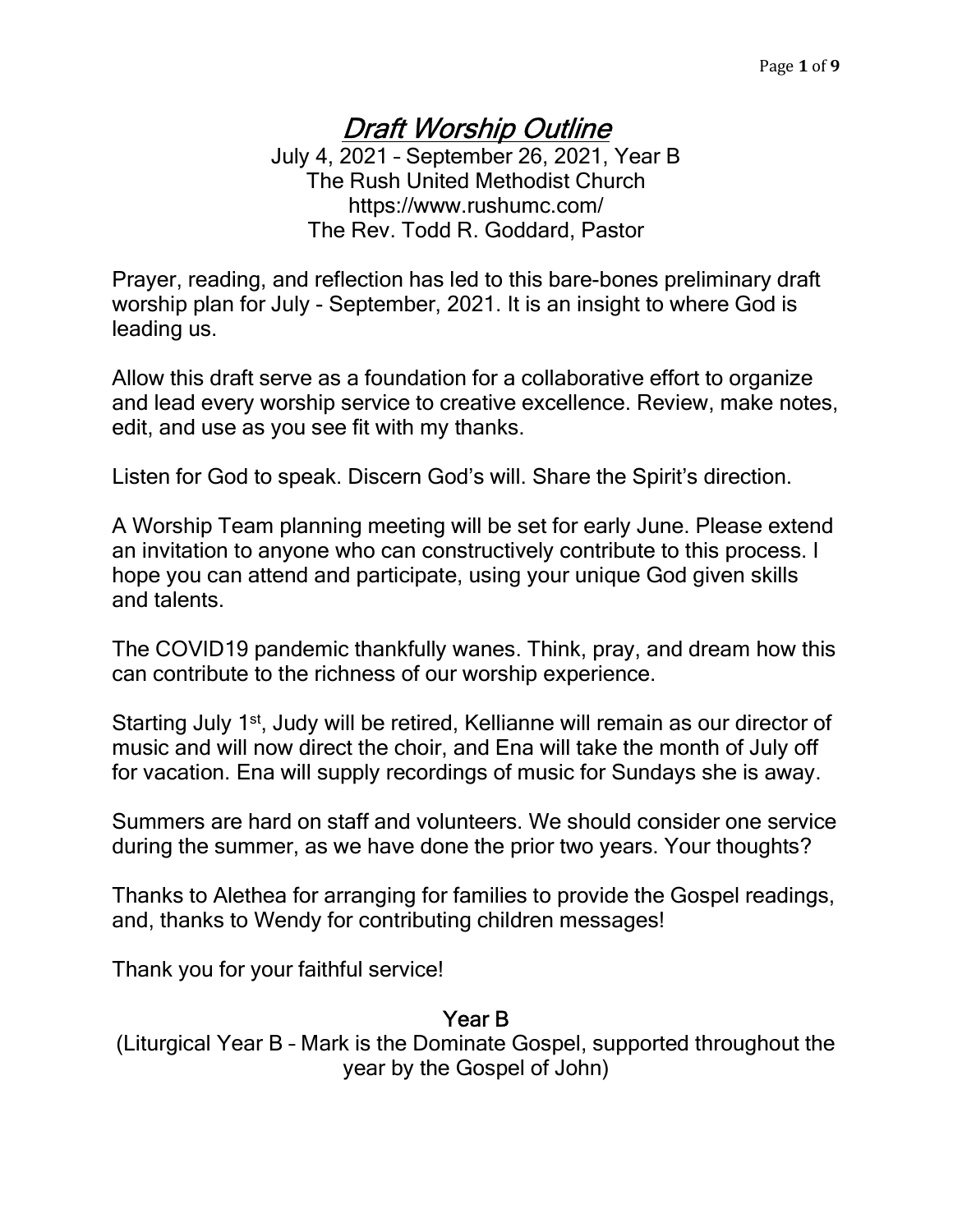# July 4, 2021

6 th Sunday after Pentecost – Proper 9 - Independence Day – Green

2 Samuel 5:1-5, 9-10 Psalm 48 Ezekiel 2:1-5 Psalm 123 2 Corinthians 12:2-10 Mark 6:1-13

Jesus returns to his hometown to teach in the synagogue, where he is derided by family and neighbors, leaving him powerless to do much. Jesus is amazed at their unbelief.

One Service at 10:00 am. Todd will provide the liturgical draft for worship before going on vacation. Pastor Shiela will be preaching and leading worship.

Arts:

Worship:

Music:

# July 11, 2021

7<sup>th</sup> Sunday after Pentecost - Proper 10 - Green

2 Samuel 6:1-5, 12b-19 Psalm 24 Amos 7:7-15 Psalm 85:8-13 Ephesians 1:3-14 Mark 6:14-29

The Gospel narrative describes the events leading to the beheading of John the Baptist. Herod hoped a headless man would put to rest any resurrection rumors. Lust and power make for violent outcomes.

Arts:

Worship:

Music:

Second Sunday Lunch – When it is Safe!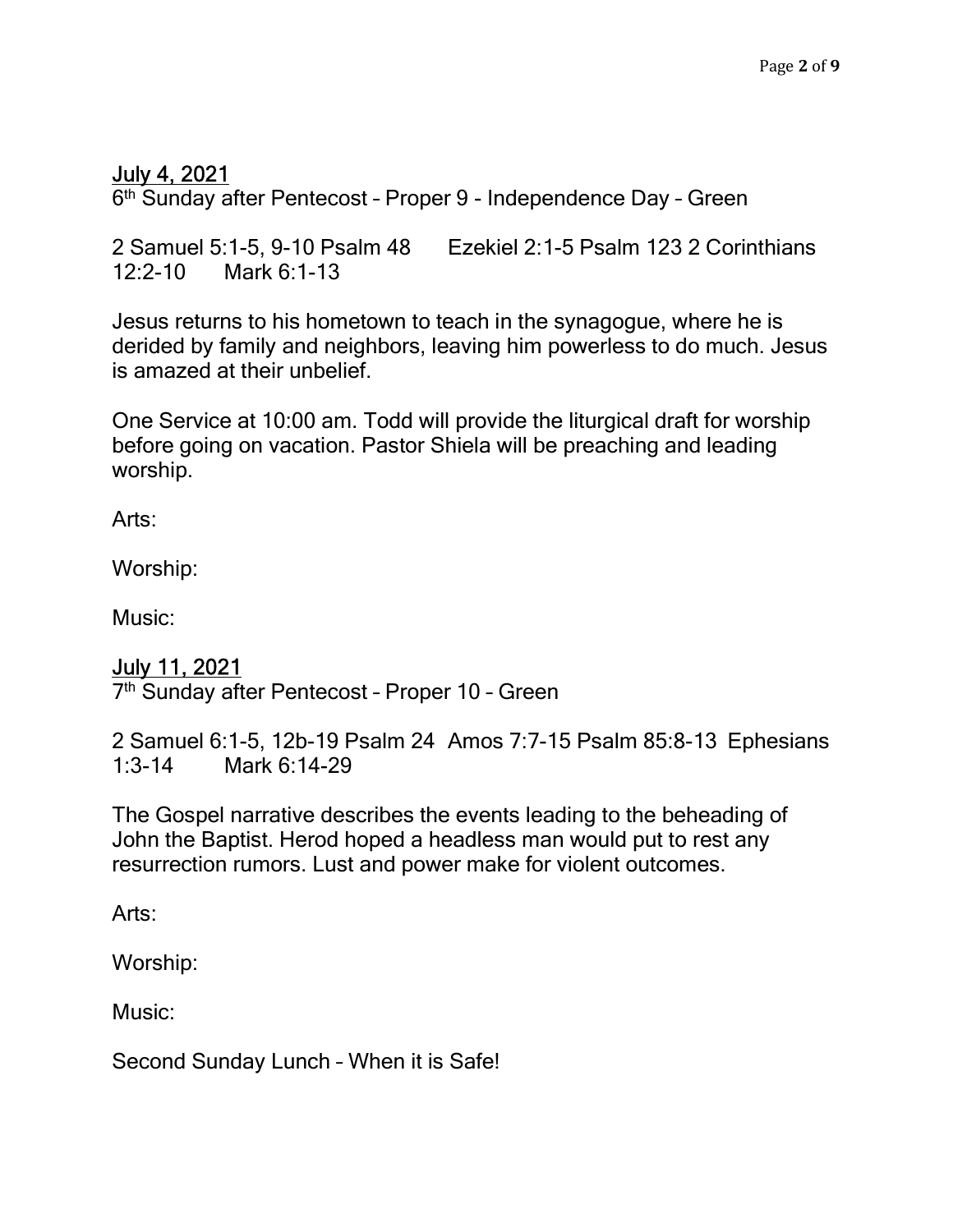July 18, 2021

8<sup>th</sup> Sunday after Pentecost - Proper 11 - Green

2 Samuel 7:1-14a Psalm 89:20-37 Jeremiah 23:1-6 Psalm 23 Ephesians 2:11-22 Mark 6:30-34, 53-56

Apostles gather with Jesus and go to a deserted place to rest. Crowds follow them. Jesus has compassion on them because they were like sheep without a shepherd. They cross over the lake. Jesus is recognized and he begins to draw a crowd. People brought the sick from across the land at Gennesaret to touch the fringe of Jesus' cloak and be healed.

Arts:

Worship:

Music:

#### July 25, 2021

9<sup>th</sup> Sunday after Pentecost - Proper 12 - Green

2 Samuel 11:1-15 Psalm 142 Kings 4:42-44 Psalm 145:10-18 Ephesians 3:14-21 John 6:1-21 (The first of five Sunday's from John 6. Bread is a common theme.)

Jesus feeds 5,000 with 5 loaves and two fish, with twelve baskets of food left over. The crowd recognized this miracle as a sign that Jesus is the anticipated prophet. When evening came, the disciples set out by boat across the Sea of Galilee, headed to Capernaum. The sea became rough and the wind blew. Being 3 or 4 miles from shore, they see Jesus approaching, walking on water. They were terrified. Jesus identifies himself and tells them to not be afraid. Immediately they reached shore.

Arts:

Worship:

Music: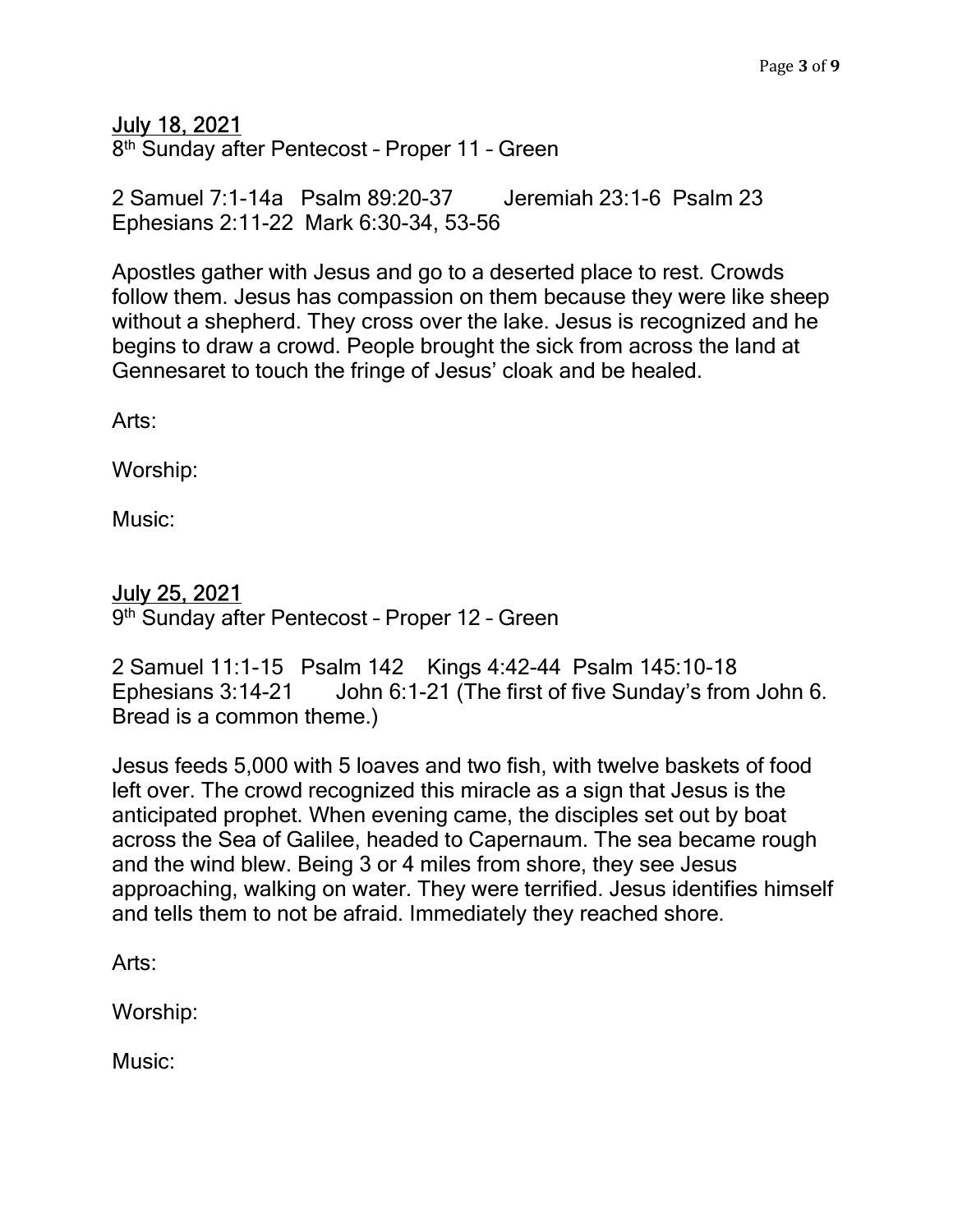Musa weNkosi Orphanage Support Offering

# August 1, 2021

10<sup>th</sup> Sunday after Pentecost - Proper 13 - Green

2 Samuel 11:26 - 12:13a Psalm 51:1-12 Exodus 16:2-4, 9-15 Psalm 78:23-29 Ephesians 4:1-16 John 6:24-35

The crowds follow Jesus across the Sea of Galilee once again, seeking another free lunch. He is teaching in the synagogue at Capernaum. Jesus directs them to seek after food that endures for eternal life. They ask what they must do to perform the work of God. Jesus instructs them to believe in the one who God sent. They ask about signs, citing manna in the wilderness. Jesus corrects them. Moses didn't provide manna, God did, giving life to the world. They ask for God's bread. Jesus concludes with "I Am" the bread of life. Those who come to Jesus will never hunger or thirst.

Arts:

Worship:

Music:

# August 8, 2021

11<sup>th</sup> Sunday after Pentecost - Proper 14 - Green

2 Samuel 18:5-9, 15, 31-33 Psalm 130 1 Kings 19:4-8 Psalm 34:1-8 Ephesians 4:25-5:2 John 6:35, 41-51

Jesus is the bread of life. Those who follow him will never hunger or thirst. Some questioned Jesus about coming down from heaven. Jesus tells them to stop complaining! He tells them that none follow him unless drawn by his heavenly Father. All who follow him will be raised up on the last day. Whoever believes has eternal life. Eating of the bread that comes from heaven gives eternal life, unlike manna in the wilderness that fed for a day but left them mortal. The bread Jesus gives for the life of the world in his flesh.

Arts: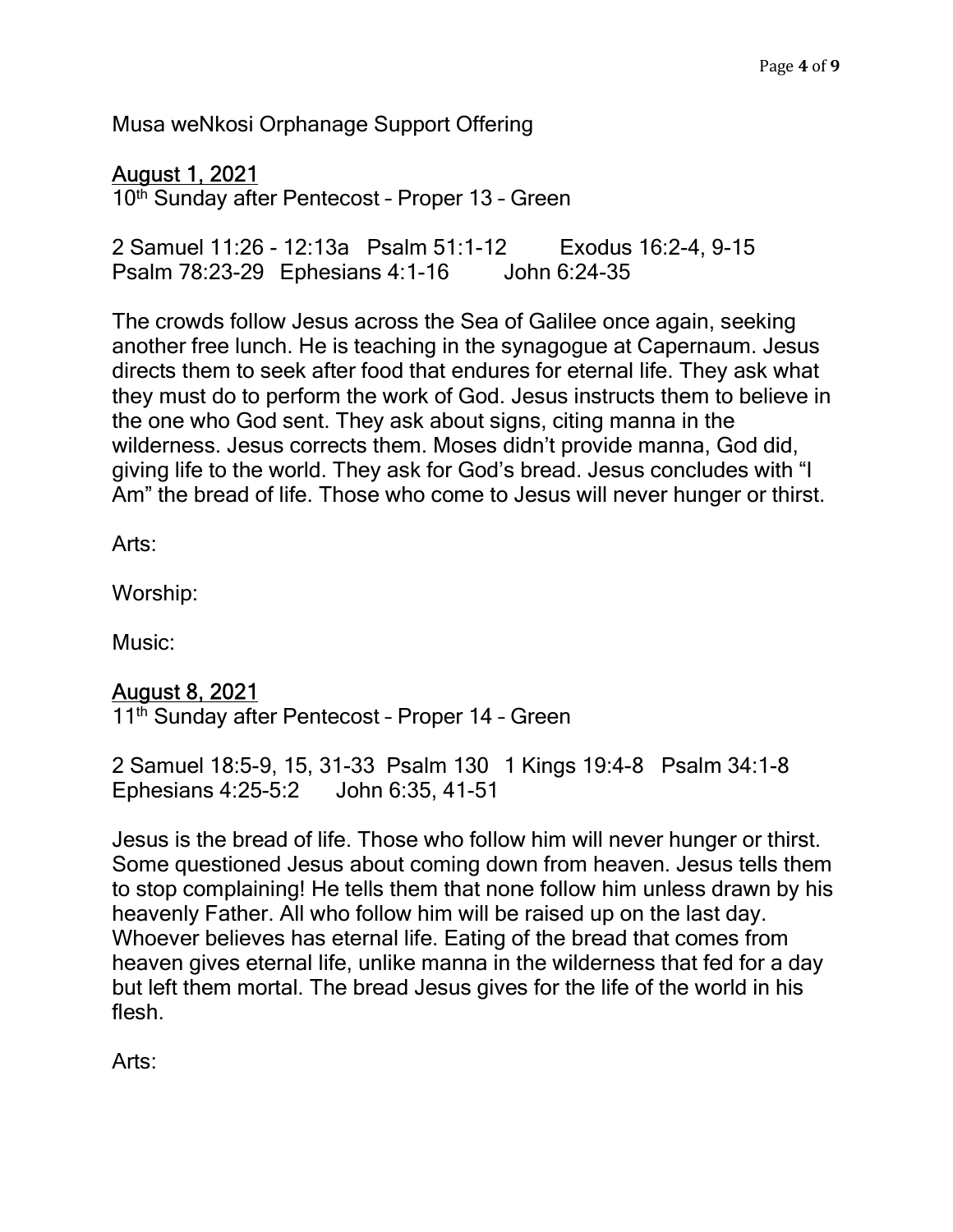Worship:

Music:

Second Sunday Lunch – When it is Safe!

August 15, 2021 12th Sunday after Pentecost – Proper 15 – Green

1 Kings 2:10-12; 3:3-14 Psalm 111 Proverbs 9:1-6 Psalm 34:9-14 Ephesians 5:15-20 John 6:51-58

Unless you eat of the flesh and drink the blood of the Son of Man you have no life. Those who eat His flesh and drink His blood have eternal life and will be raised on the last day. They will abide in Him, and Jesus will abide in them.

Arts:

Worship:

Music:

# August 22, 2021

13<sup>th</sup> Sunday after Pentecost - Proper 16 - Green

1 Kings 8:(1,6,10-11), 22-30, 41-43 Psalm 84 Joshua 24:1-2a, 14-18 Psalm 34:15-22 Ephesians 6:10-20 John 6:56-69

Some in the synagogue complained about Jesus' claim. Jesus gives them the opportunity to stop following him and leave. He asked the twelve disciples if they wanted to leave. Peter asks where would they go? Only Jesus has the words of eternal life. They believed and came to know Jesus is the Holy One of God. Twice Jesus recognizes Judas as the one of the twelve who would betray him.

Arts:

Worship: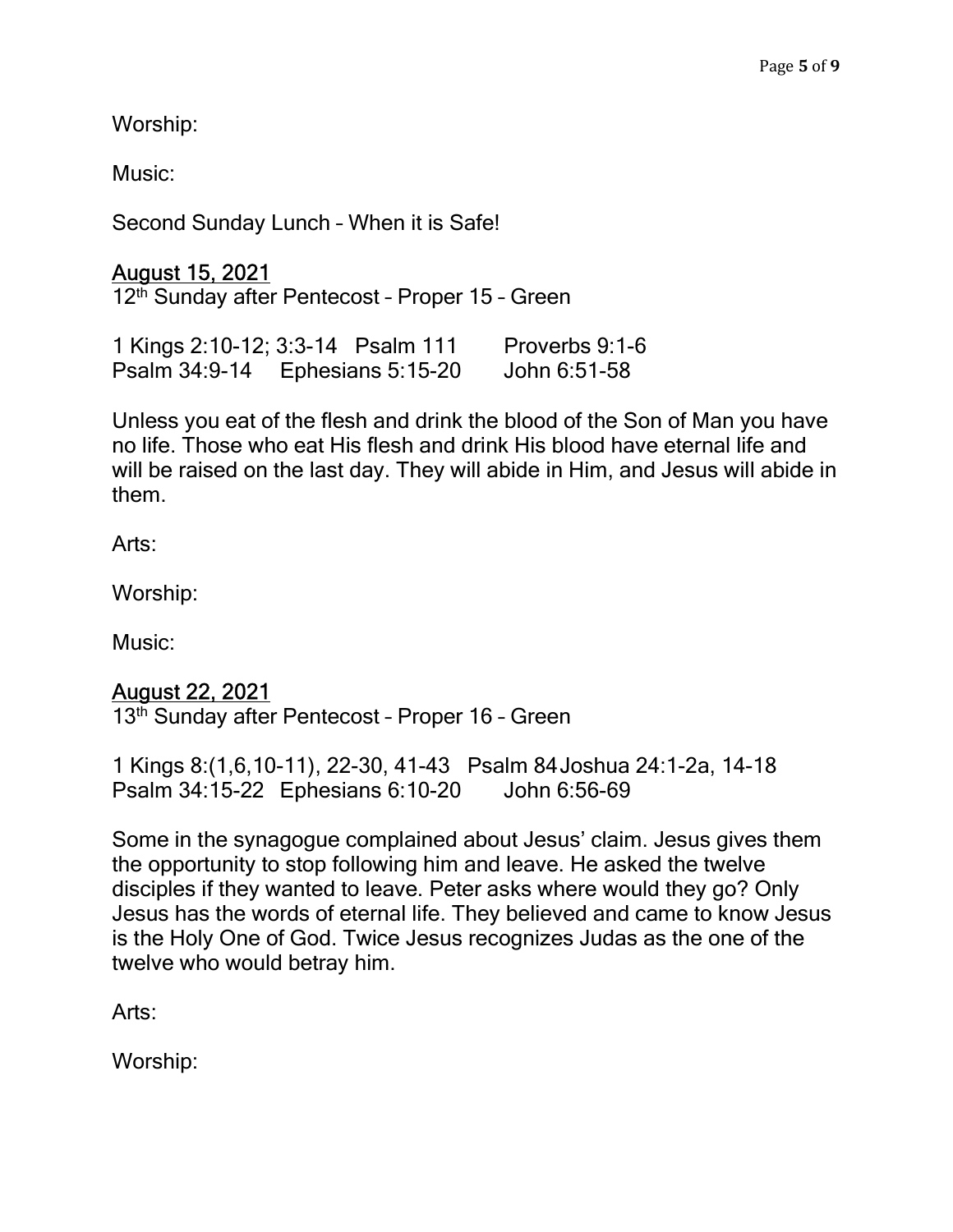Music:

# August 29, 2021

14th Sunday after Pentecost – Proper 17 – Green

Song of Solomon 2:8-13 Psalm 45:1-2, 6-9 Deuteronomy 4:1-2, 6-9 Psalm 15 James 1:17-27 Mark 7:1-8, 14-15, 21-23

Pharisees and scribes criticize Jesus for his disciples eating with defiled (dirty) hands. Jesus calls them hypocrites, telling them they teach human precepts as doctrines. Jesus addresses the crowd. He tells them nothing they eat can defile them, only that which comes out. It is evil intentions from within that defiles: fornication (sex between unmarried people), theft, murder, adultery (sex between a married person and one who is not their spouse), avarice (extreme greed for wealth or material gain), wickedness, deceit, licentious (promiscuous and unprincipled behavior), envy, slander, pride, folly.

Arts:

Worship:

Music:

Musa weNkosi Orphanage Support Offering

# September 5, 2021

15<sup>th</sup> Sunday after Pentecost - Proper 18 - Green Labor Day Week-End

| Proverbs 22:1-2, 8-9, 22-23 Psalm 125  | Isaiah $35:4-7a$ |
|----------------------------------------|------------------|
| Psalm 146 James 2:1-10, (11-13), 14-17 | Mark 7:24-37     |

A gentile woman from the region of Tyre begs Jesus to cast a demon out of her daughter. He resists. She doesn't back down. Jesus must have admired her faith and tenacity. The woman returns home and finds her daughter laying in the bed with the demon gone.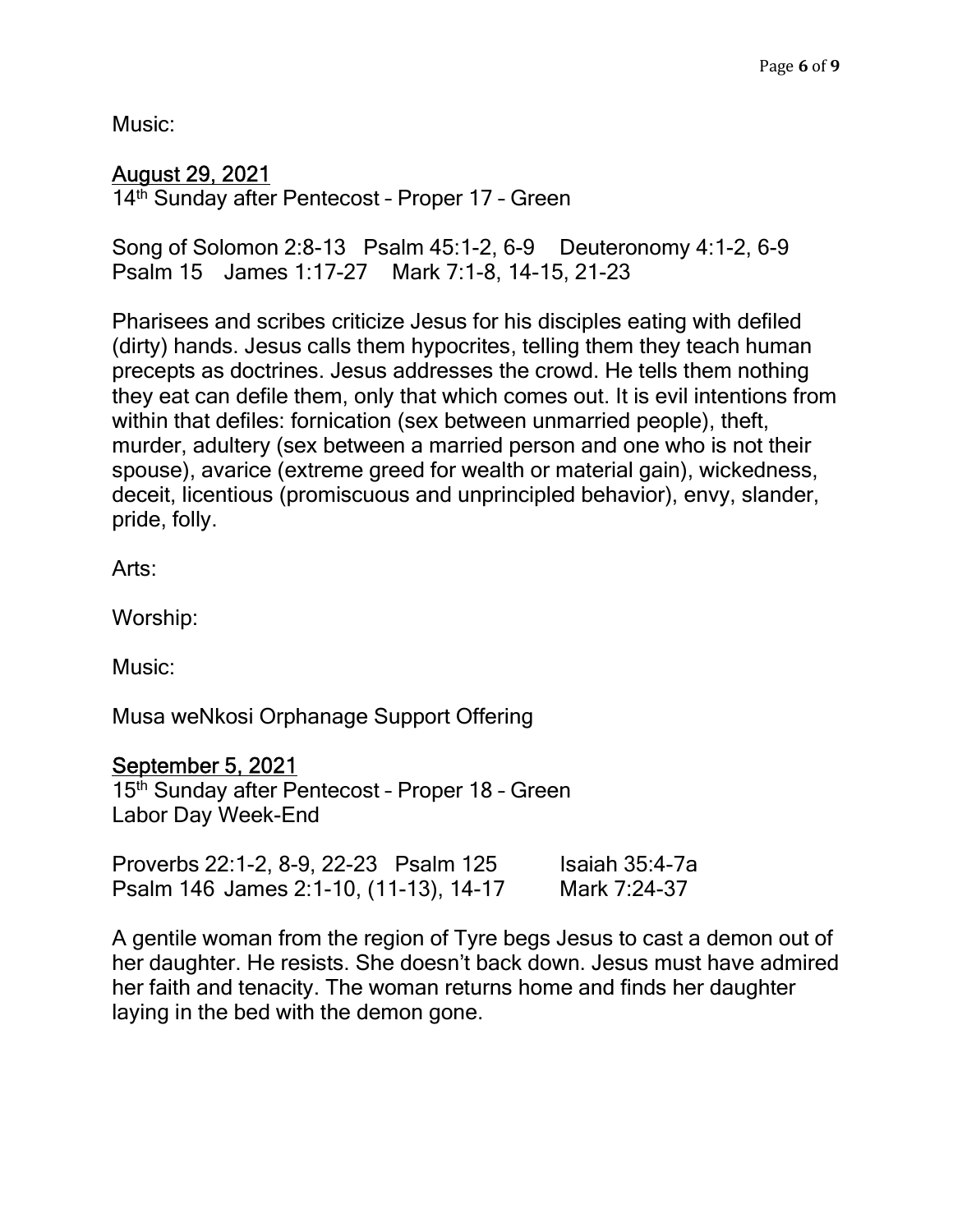# September 12, 2021

16<sup>th</sup> Sunday after Pentecost - Proper 19 - Green "From Mourning to Joy – The End of COVID19" Rally Day – Start of Christian Education / Sunday School Resumption of Rush Hour Youth Fellowship

Draft ideas:

1. Graffiti Panels: seeking contributions that demonstrate our Mourning and our Joy. Set up August 1<sup>st</sup>?

- 2. Second Sunday Lunch in the pavilion
- 3. Blessing and Dedication of the new playground!
- 4. Burning of Masks
- 5. Time Capsule
- 6. Conclude with fireworks / confetti cannons?
- 7. Town involvement?
- 8. Fire Department involvement?
- 9. Banner outside?
- 10. Who else?
- 11. What else?

Proverbs 1:20-33 Psalm 19 Isaiah 50:4-9a Psalm 116:1-9 Wisdom of Solomon 7:26 - 8:1 James 3:1-12 Mark 8:27-38

Jesus asks his disciples who people think he is. Peter declares he is the Messiah. He tells him to keep it quiet. Jesus then tells them of his death and resurrection. Peter attempts to rebuke Jesus. Instead, Jesus calls him Satan, commands him into submission for not having his mind on divine things. Jesus calls the crowd to gather with his disciples and teaches them the essential qualities of discipleship: self-denial, take up their cross, and follow Jesus. Shame will come to those who are ashamed of his words.

Arts:

Worship:

Music:

# September 19, 2021

17<sup>th</sup> Sunday after Pentecost - Proper 20 - Green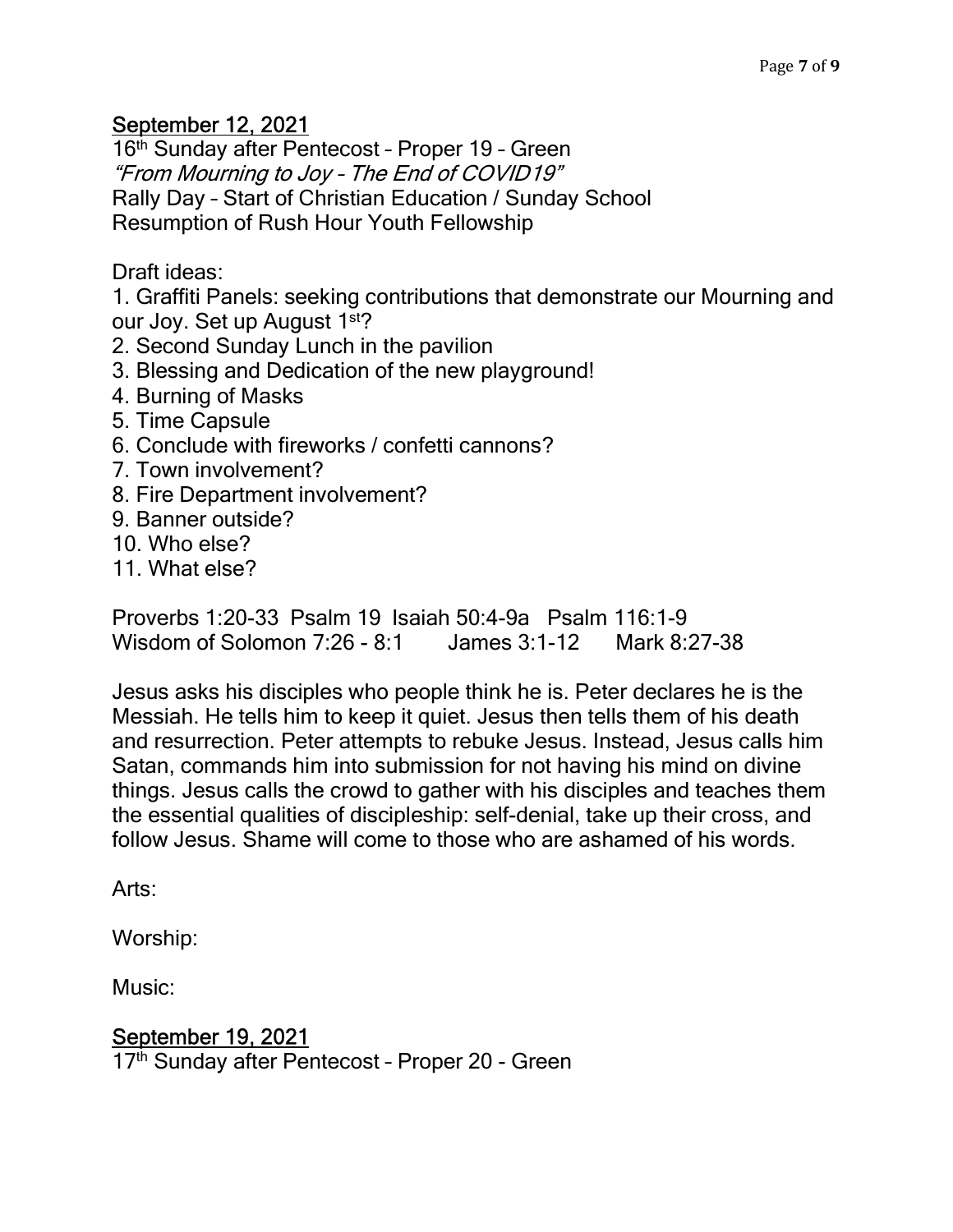Proverbs 31:10-31

Psalm 1 Wisdom of Solomon 1:16-2:1, 12-22 or Jeremiah 11:18-20 Psalm 54 James 3:13 - 4:3, 7-8a Mark 9:30-37

Jesus again foretells of his death and resurrection. His disciples do not understand and are afraid to ask him. On the road the disciples argue over who was the greatest. Jesus replies "Whoever wants to be first must be last of all and servant of all." He lifts a child and tells them that those who welcome children (of faith) welcome Him and the one who sent him.

Arts:

Worship:

Music:

#### September 26, 2021

18th Sunday after Pentecost – Proper 21 – Green

Esther 7:1-6, 9-10; 9:20-22 Psalm 124 Numbers 11:4-6, 10-16, 24-29 Psalm 19:7-14 James 5:13-20 Mark 9:38-50

Jesus is asked about another who is casting out demons. Jesus tells his disciples to let him alone. Whoever is not against us is for us. He warns them of putting stumbling blocks before children (of faith). It would be better to be drown, have your hand or foot cut off, and burn in the fire of hell. Remove everything that might cause one to stumble. Be salted with fire, Jesus, concludes. "Have salt in yourselves, and be at peace with one another."

Arts:

Worship:

Music:

++++++++++++++